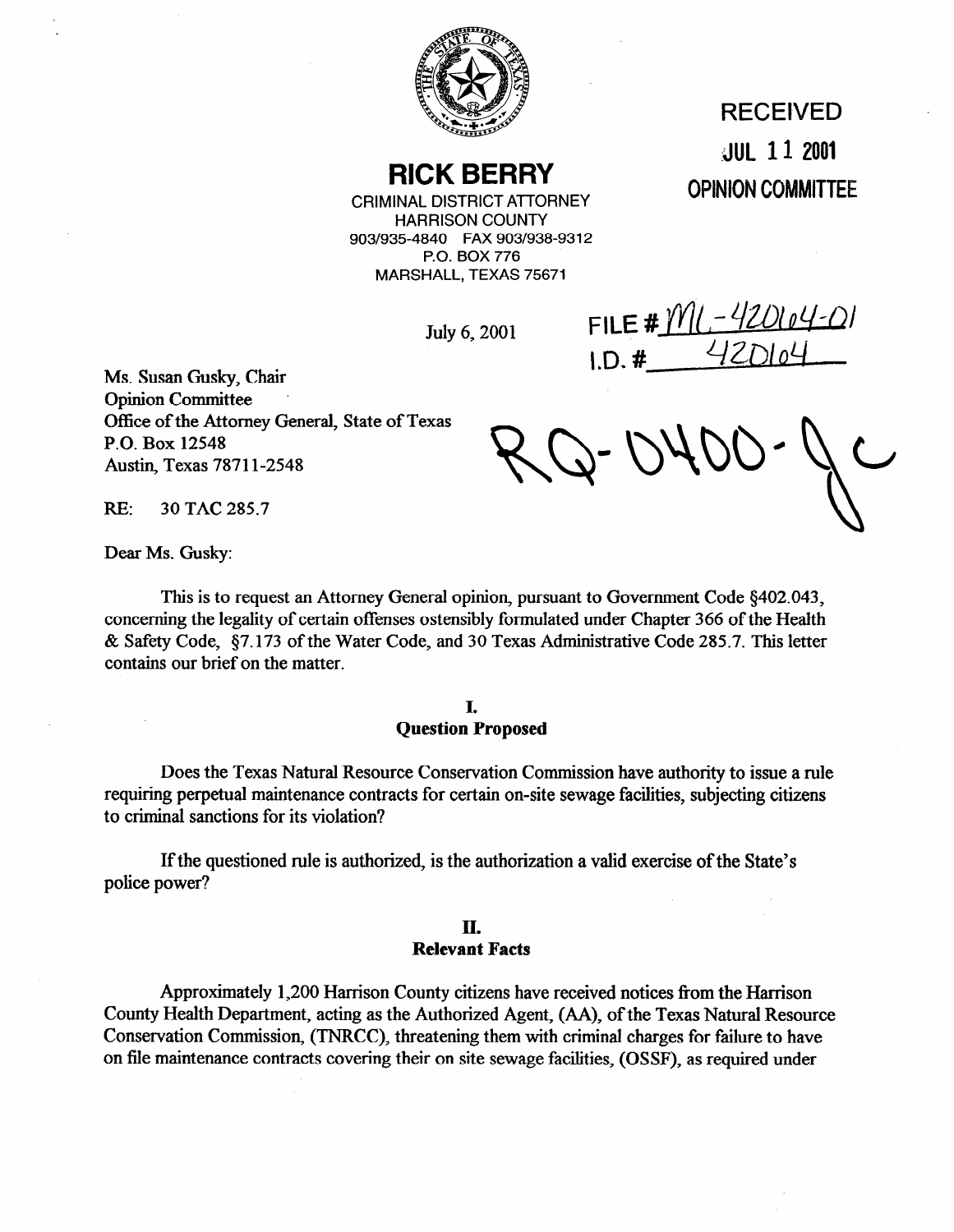the rule stated at 30 TAC 285.7. This office is charged with the prosecution of criminal offenses in Harrison County.

#### III. **The Applicable Law**

Rule 285.7 was promulgated by TNRCC as being authorized under Chapter 366, Health & Safety Code. Under **\$7.173,** Texas Water Code, conviction for violation of a rule promulgated under Chapter 366, Health & Safety Code, is a Class "C" misdemeanor. A second conviction of such a rule is punishable under §§7.187(1)(A), and 7.187(2)(A), of the Water Code, raising the punishment range to a fine of up to \$l,OOO.OO and 30 days in jail.

Rule 285.7 requires owners of certain OSSFs to have perpetual maintenance contracts. The contract must be in existence and filed with TNRCC or its Authorized Agent prior to a permit being approved for the OSSF. If terminated for any reason, the owner must supply the permitting authority with a replacement contract within 30 days.

The policy and purpose of Chapter 366, Health & Safety Code as stated in \$366.001 reads in pertinent part as follows:

[T]o eliminate and prevent health hazards by regulating and properly planning the location, design, construction, installation, operation, and maintenance of on-site sewage disposal systems; ... authorize the commission or authorized agent to impose a penalty for a violation of this chapter or a rule adopted under this impose a penalty for a violation of this enapter or a rule adopted under this  $\alpha$ chapter; . . . and allow the individual owner of a disposal system to install and repair the system in accordance with this chapter.

Under §366.011 of the Health Code, TNRCC or its Authorized Agents, "have general authority over the location, design, construction, installation, and proper functioning of on-site  $\frac{1}{2}$  and the location, design, construction, installation, and proper functioning of on-site<br>senzage disposal systems  $\frac{1}{2}$ . TNRCC may adopt piles under 8366.012. sewage disposal systems.. .". TNRCC may adopt rules under \$366.012:

- (a) (1) ... governing the installation of on-site sewage disposal systems, including rules concerning the:
	- (A) review and approval of on-site sewage disposal systems;
	- (B) registration of installers; and
	- (C) temporary waiver of a permit for an emergency repair; and

(2) adopt rules under this chapter that encourage the use of economically feasible alternative techniques and technologies for on-site sewage disposal systems that can be used in soils not suitable for conventional on-site sewage systems that can be used in some used in some suitable for conventional on-site sewage on-site sewage sewage s

(b) In rules adopted under this chapter, the commission shall include definitions and detailed descriptions of good management practices and procedures for the construction of on-site sewage disposal systems that:

 $(1)$  justify variation in field size or in other standard requirements;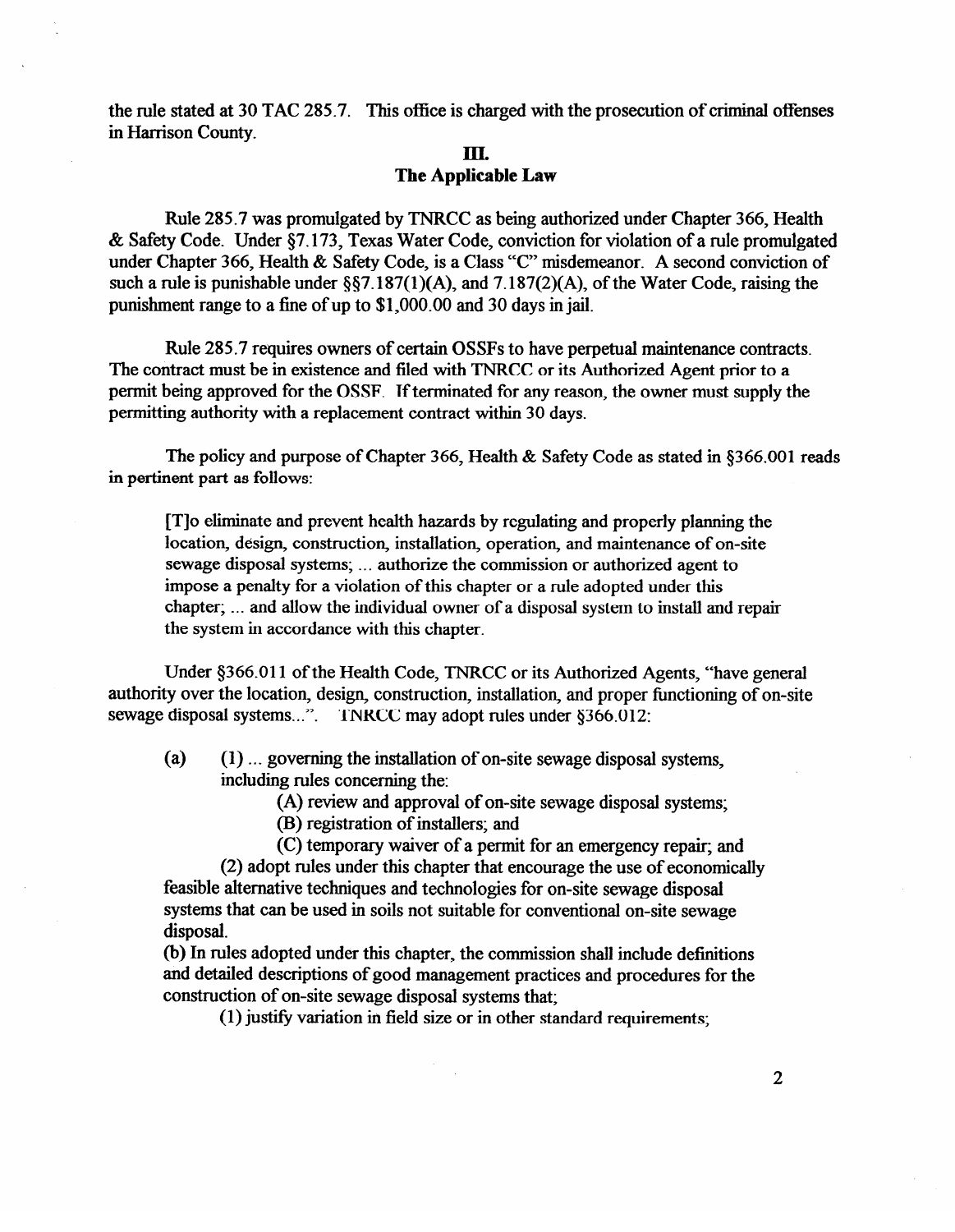(2) promote the use of good management practices or procedures in the construction of on-site sewage disposal systems;

(3) require the use of one or more specific management practices or procedures as a condition of approval of a standard on-site sewage disposal system if, in the opinion of the commission or authorized agent, site conditions or other problems require the use of additional management practices or procedures to ensure the proper operation of an on-site sewage disposal system; and

(4) make available general, operational information to the public.

## **IV.**

## **The Rule is Not Authorized by the Statute**

Nowhere in \$366.012 is the commission or its authorized agents given authority to require perpetual maintenance contracts with private companies. A previous Attorney General's Opinion,  $(30.9020, 0.0020, 0.0006)$  at  $(1.400, 1.000)$  and  $(1.400, 0.000)$  can adopt only such rules as are authorized by and consistent with its statutory authority", citing Railroad Comm'n v Arco Oil & -me--- Gas, 876 S.W.2d 473 (Tex.App.-Austin 1994, writ denied).

Under §366.0515, Health & Safety Code, and except in counties with a population of less than 40,000, issuance of a permit may be conditioned upon the existence of a maintenance contract. Under the statute, if the owner enters into a new maintenance contract or revises the original one, it must be submitted to the permitting authority, but there is no obligation to renew an expired contract, and the installer is required to provide the owner with information regarding  $\frac{1}{2}$  and the contract, and the installer is required to provide the owner with information regarding maintenance of the system at the time of its installation.

Rule 285.7 requires owners of OSSFs to file with the TNRCC or its Authorized Agent a two year maintenance contract with a "valid maintenance company" as a part of the initial permitting process for the OSSF. In addition, the land owner is required to keep such a contract  $\frac{1}{2}$  force so long as the OSSF is in operation under penalty of the criminal sanctions described above so  $\frac{1}{1}$  is in operation under personal sanction under personal sanctions described

The penalty for allowing raw sewage to be released on the ground, with the resultant threat to the health and safety of the water supply, presumably the very conduct sought to be curtailed by the legislative and administrative scheme, is punishable by injunctive relief under §366.092, and administrative relief under §366.0922. Civil or administrative penalties under Chapter 7 of the Water Code are provided for failure to repair after notice under \$366.017. Criminal sanctions for this conduct would seem to be reasonably related to the goal of the law.

Criminal sanctions for this conduct would seem to be reasonably related to the goal of the law.

Under §7.173 of the Water Code, violation of any rule adopted under Chapter 366 of the Health & Safety Code is a Class "C" misdemeanor, with subsequent convictions carrying criminal penalties of up to 30 days in jail and a fine of up to  $$1,000.00$ .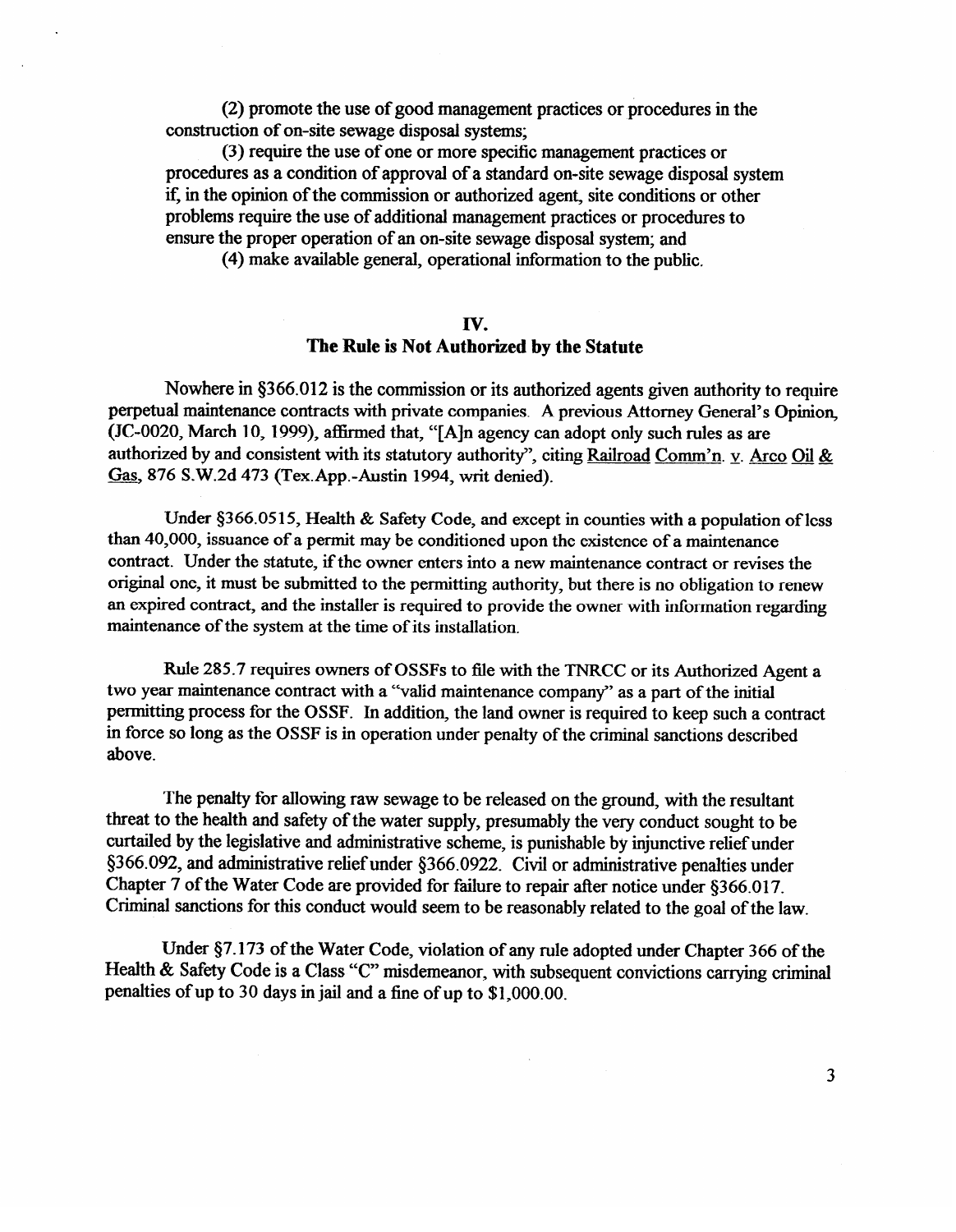No perpetual contract requirement applies to "cluster systems". Cluster systems are defined as those on-site systems designed to serve two or more sewage-generating units where the total combined flow from all units does not exceed 5,000 gallons per day. 30 TAC 285.2. The definition for an on-site sewage disposal system, (an OSSF), is essentially the same, the difference being that a cluster system may serve more than one generator. Each single family dwelling on a cluster system must be individually permitted by the permitting authority. 30 TAC 285.6 (2). Each permittee on a cluster system is required to enter into a legally binding agreement with all other owners on the system to maintain the system, but they are not required to contract with private concerns for the maintenance. 30 TAC 285.6 (3).

The only justification for the different treatment of owners under a cluster system is found in the comments required under Government Code \$2001.033, at the public hearing published January 31, 1997, in Texas Register, Volume 22, #8. A registered sanitarian questioned why cluster systems were not required to have maintenance contracts. TNRCC's reply was,

The commission believes the performance requirements for a cluster system are the same as anv other OSSF described under this chapter and therefore subiect to the same enforcement provisions as any other OSSF. The commission feels the provisions of this section are correct in requiring on-going maintenance of the facilities and not to require a perpetual contract. Circumstances are such that a perpetual contract would be unrealistic. (emphasis added).

TNRCC fails to state any rational distinction between single unit OSSFs and cluster systems that would justify the maintenance contract for the former but not the later. Under  $\S2001.033$ , (a)(1)(B), Government Code, an agency is required to publish the, "factual basis for the rule as adopted which demonstrates a rational connection between the factual basis for the rule and the rule as adopted.. ."

The writer has found no reference in the proposed TNRCC rules from 1991 forward addressing the factual basis for the questioned rule.

Where an agency fails to provide adequate reasons for adoption of a rule, the rule is invalid. National Association of Independent Insurers, et al v. Texas Department of Insurance, et al, 925 S.W.2d 667, (Tex. 1996).

 $\overline{4}$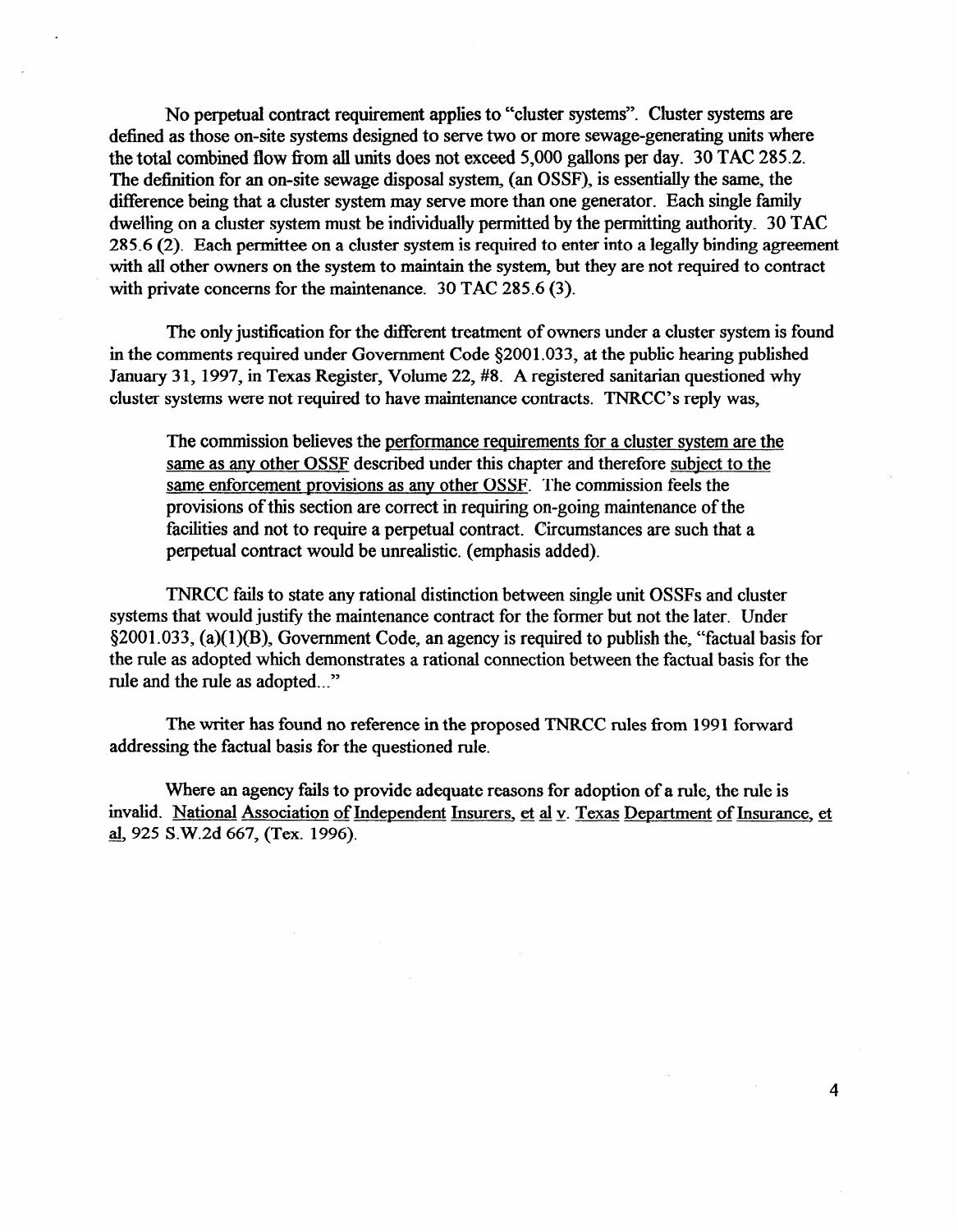#### **If the Statute Authorizes the Rule, the Statute is Invalid as Applied by TNRCC**

#### v. **A.**

#### **The Statute as Applied violates the due process clause of the Fourteenth Amendment of the U.S. Constitution**

Any exercise of the State's police power must bear a rational relation to a legitimate state end, and if it does, it should be upheld unless it is so arbitrary and unreasonable as to be unconstitutional. Harper v. Lindsay, 616 F.2d 849, (C.A.5 (Tex) 1980).

The signing of a contract does not ensure that raw sewage will not be released into the water supply. Under the current rules, a citizen with a state of the art, perfectly performing OSSF, is subject to criminal proceedings, while a person refusing to repair a malfunctioning system would be subject to civil penalties. A person with a valid maintenance contract on file<br>with the permitting authority could well have a malfunctioning system which, unless and until discovered, creates harm. Discovery, under the current scheme, is dependent upon the maintenance company making the required inspections of not less than three per year. [30 TAC 285.91(4)]. A complying person could be discharging raw sewage for as many as three months 285.91(4)]. A complying person could be discharging raw sewage for as many as three months prior to being subject to any sanctions. A non-complying citizen is immediately subject to criminal penalty.

This situation is not analogous to the financial responsibility law, which is the only other instance this writer can find where citizens are required under penalty of criminal sanctions to have a contract with a private concern. Texas Transportation Code  $\S601.051$ . The requirements under the financial responsibility law ensure a solvent entity for the payment of damages caused by negligent operation of motor vehicles. The scheme bears directly on the problem sought to be remedied by the law, and is mandated by statute. The existence of a contract, however, does not bear a rational relationship to the goals of the statute.  $\mathbf{b}$  rationship to the statute statute of the statute.

# V.<br>B.

### As Applied, the Statute Violates the Equal Protection Clause of the Fourteenth Amendment of the U.S. Constitution

In the exercise of their discretionary police power, states may make classifications as to persons amenable to punishment as long as the classifications are reasonable and the statute bears equally on all in the same class. Louisiana ex rel. Francis v. Resweber, 329 U.S. 459, 91 L.Ed. 422, (1947), rehearing den. 330 U.S. 853, 91 L.Ed. 1295 (1947).

As stated above, Rule 285.7 requires perpetual maintenance contracts for single family OSSFs, but exempts single family owners involved in cluster systems from the requirement. At